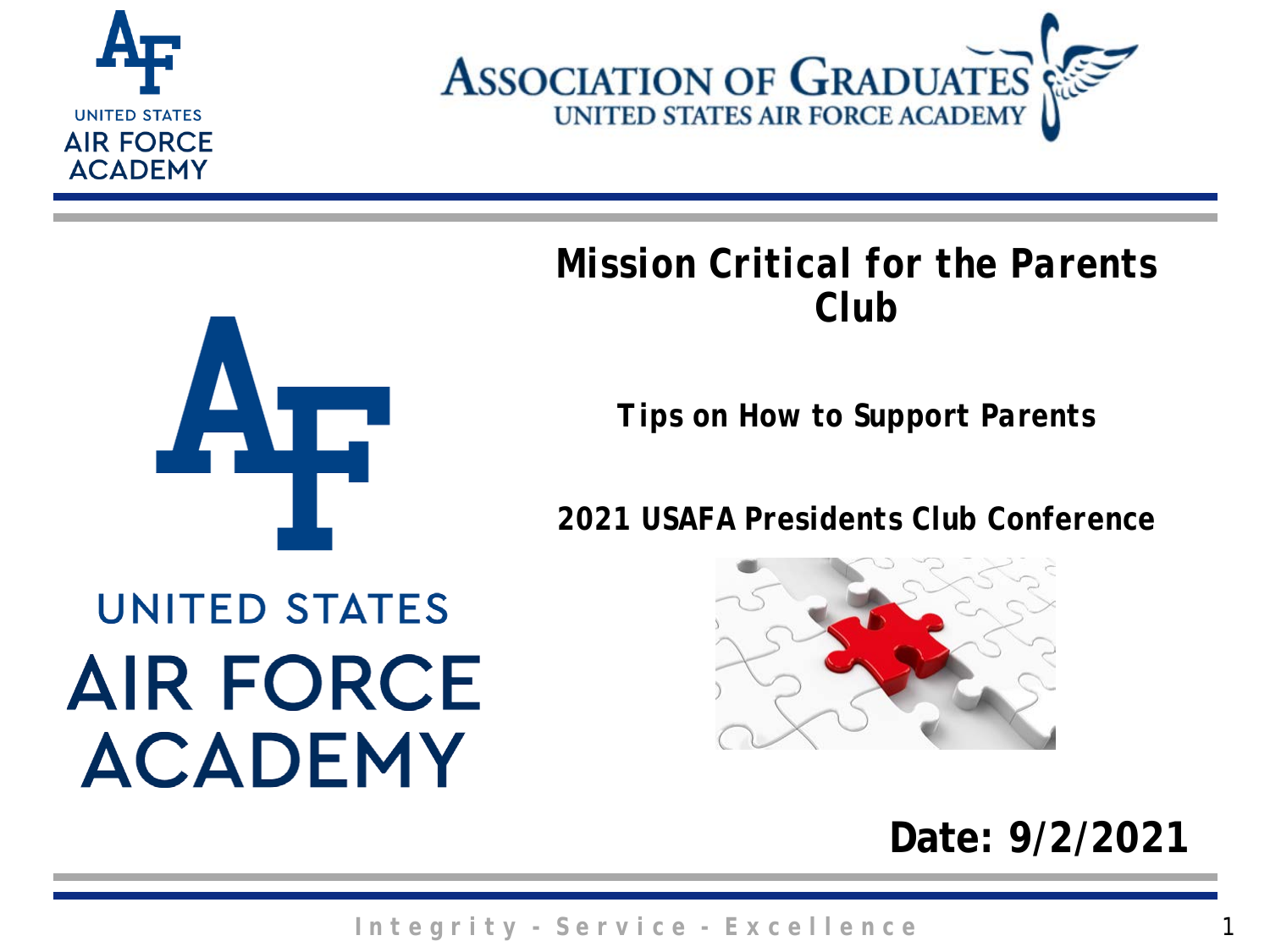

## **Roadmap**

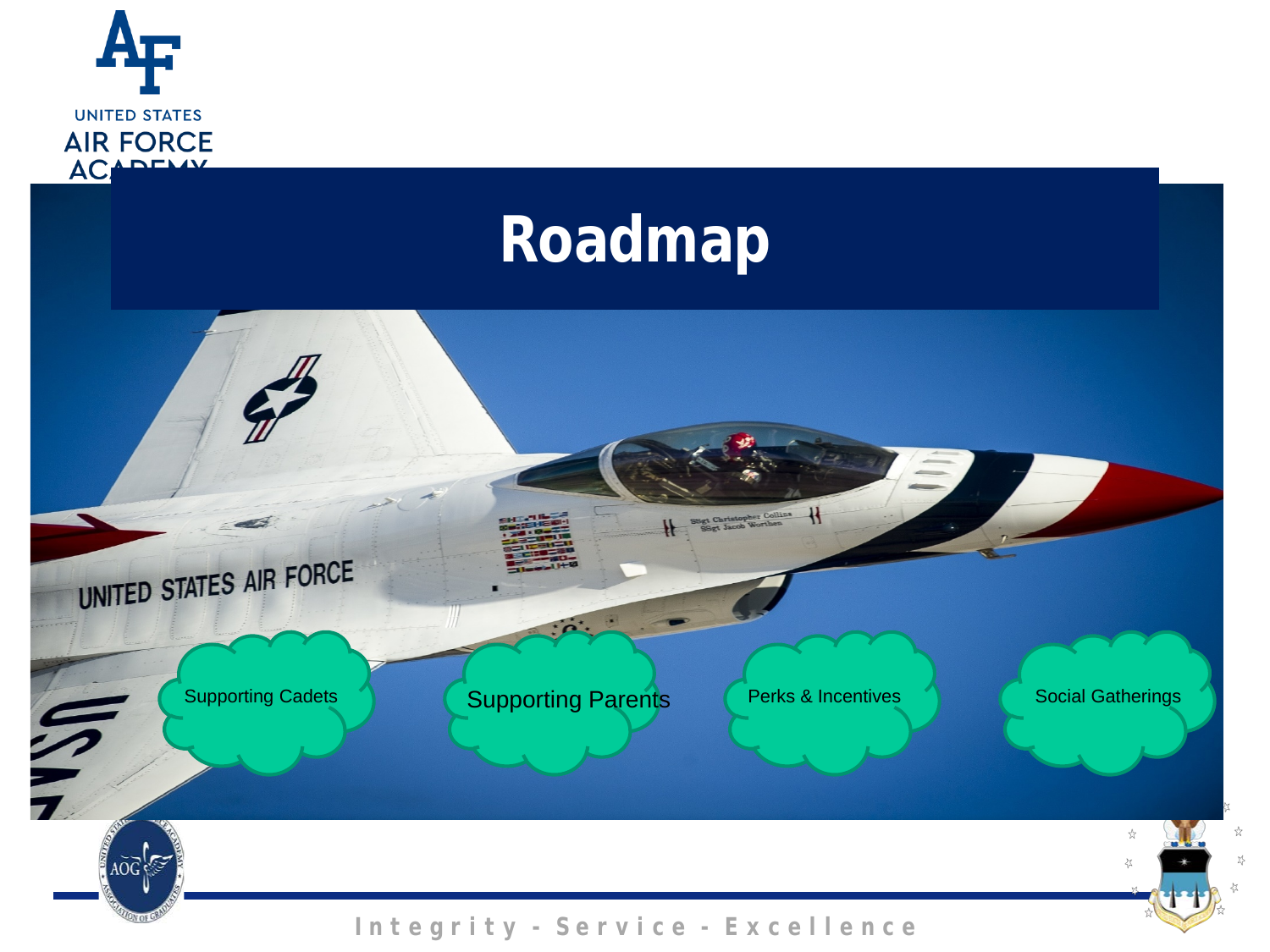

- **Offer support early after the appointment to help new parents on upcoming events**
- The power of the warm welcome -
	- **Phone contact is key**
	- Suggest a text using the phone numbers supplied **from the USAFA CUI Cadet Privacy Release Rosters**
	- "Hello, my name is XXX and I am president of the **XXX. Congratulations on (insert name) appointment to USAFA. We are an organization supported by USAFA that supports parents and cadets from our state on their journey. Please call or text me at XXX. I look forward to speaking with you."**

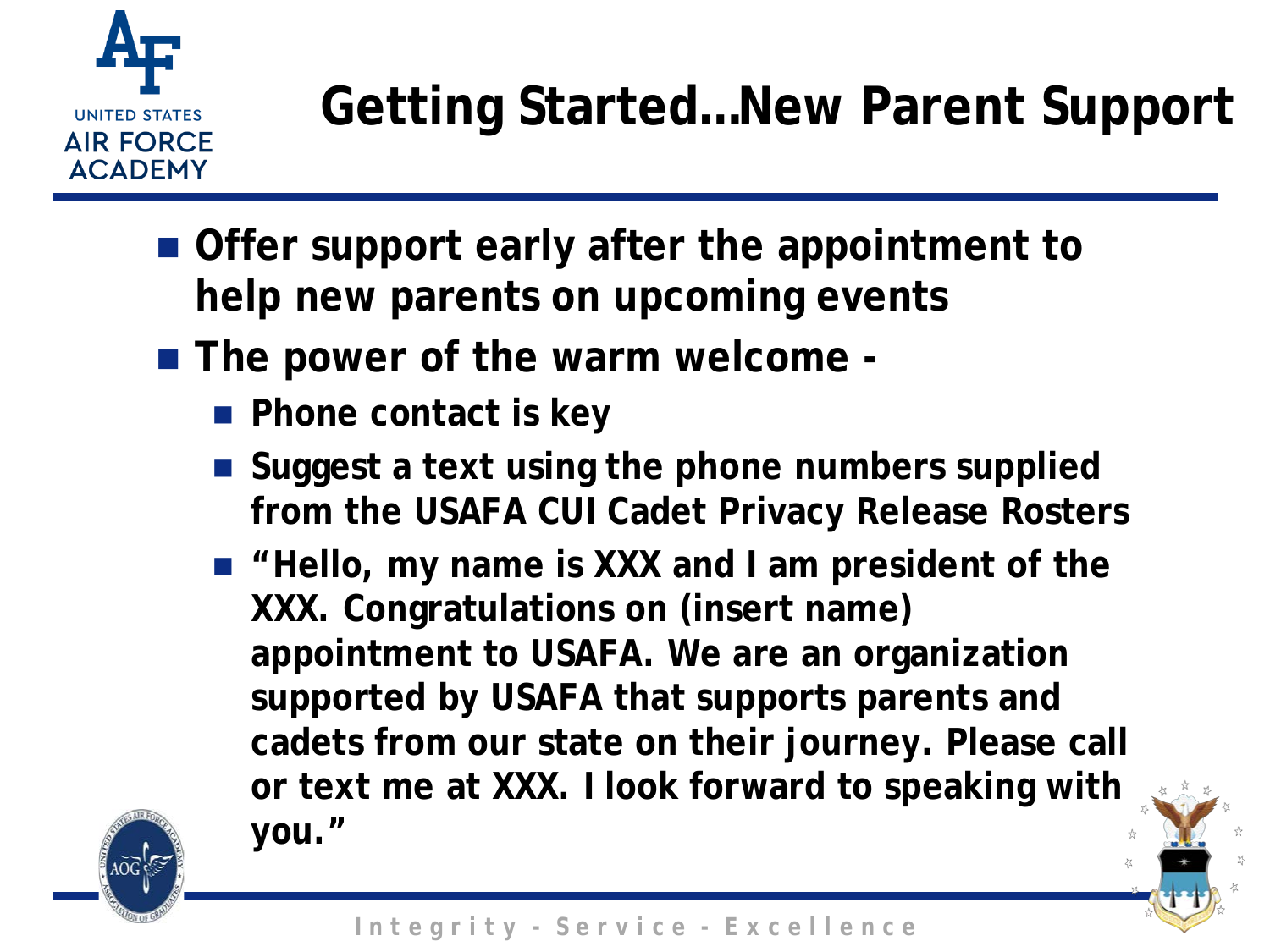

- Communicate/send emails with updates from USAFA
- **Communicate/send emails from Parent Liaison**
- Send emails to just reach out to Doolie parents
- Let parents know we are here for them and if we can't **help, we will find help**
- Conference calls (suggest videoconference): I Day, A **Day, Parents Weekend, Graduation**
- **Group football tickets for Parents Weekend**
- **Share helpful links/websites**

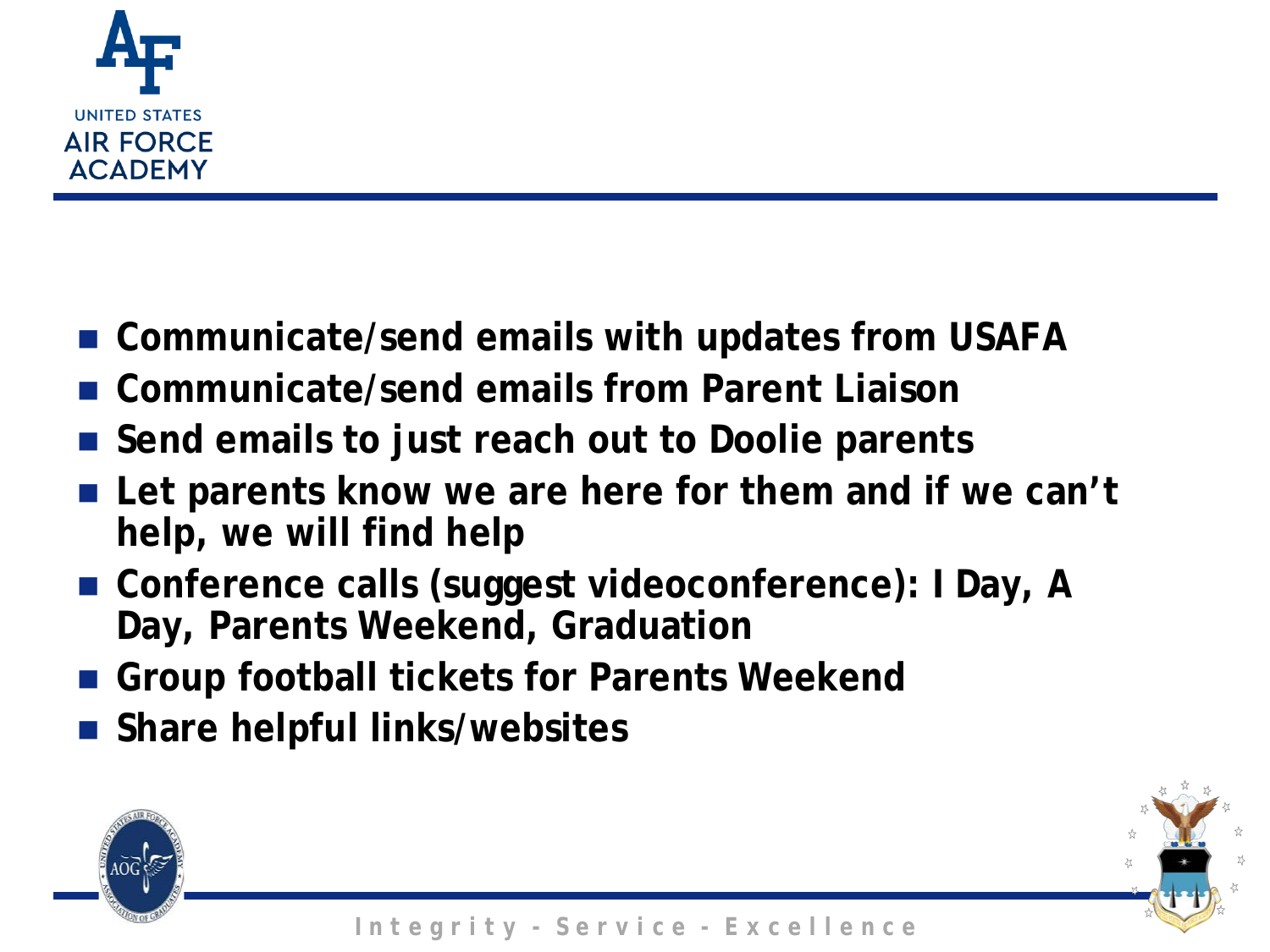

## **Things You Can Do as a Club**

- **Foster another Club (start/restart)**
- **Keep parents "in the know" with information from USAFA**
- **Put yard signs in family yards as we get notified, they have accepted the offer to attend**
- **Send birthday cards**
- **Send uplifting cards**
- **Send encouraging cards during Finals Weeks**





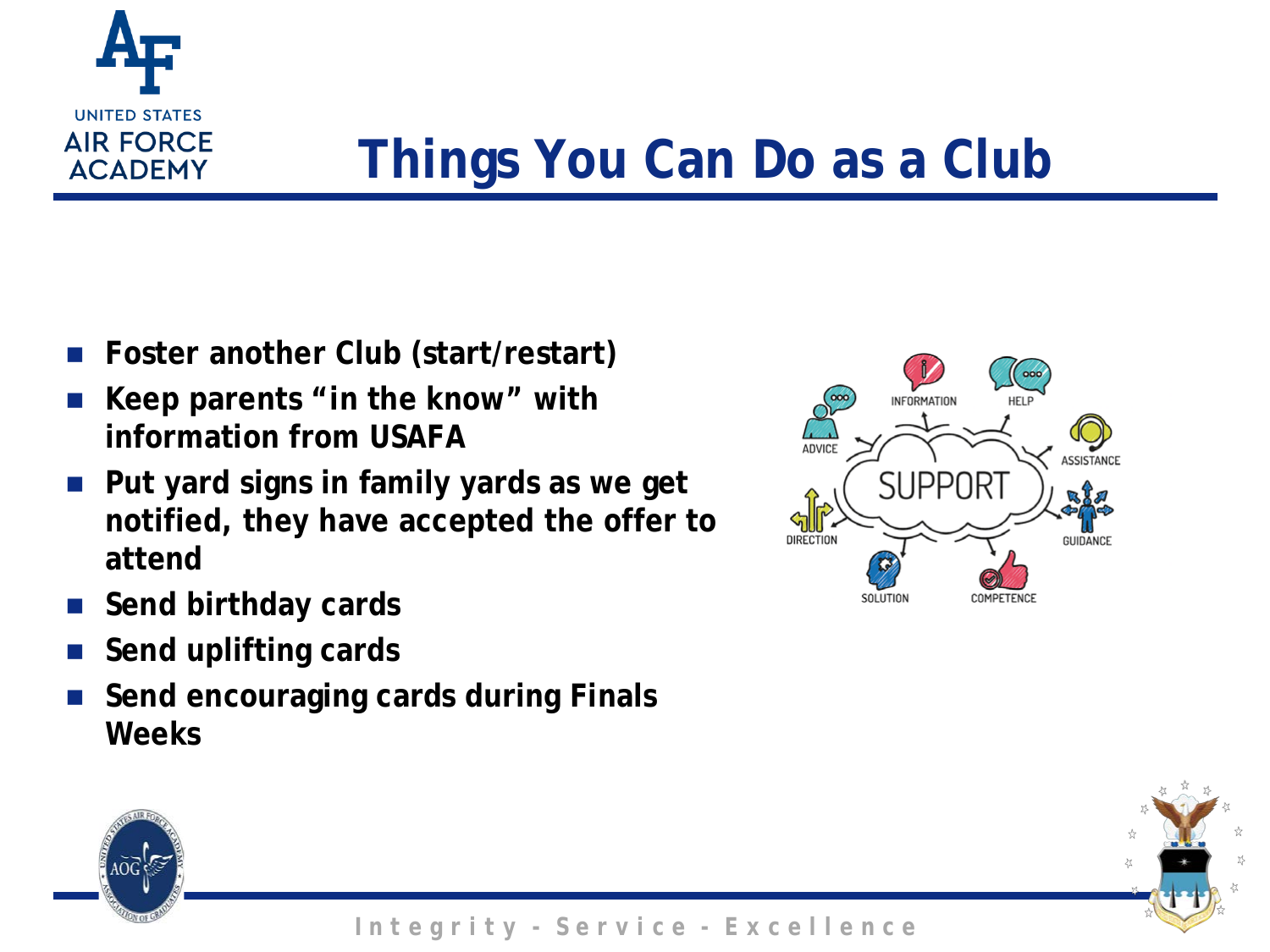

# **Supporting Cadets**

- **Letters from hometown club**
- **Re-enforcing the fact that they are not alone**
- **Letting them know we care (sympathy, encouraging, empathy)**
- **Birthday cards**
- **Cards/letter of support during finals**
- **Graduation gift**
- **Donations to clubs (follow proper channel)**
- **Host gatherings/tailgating when teams come to town**
- **Cadet Store Gift Cards**

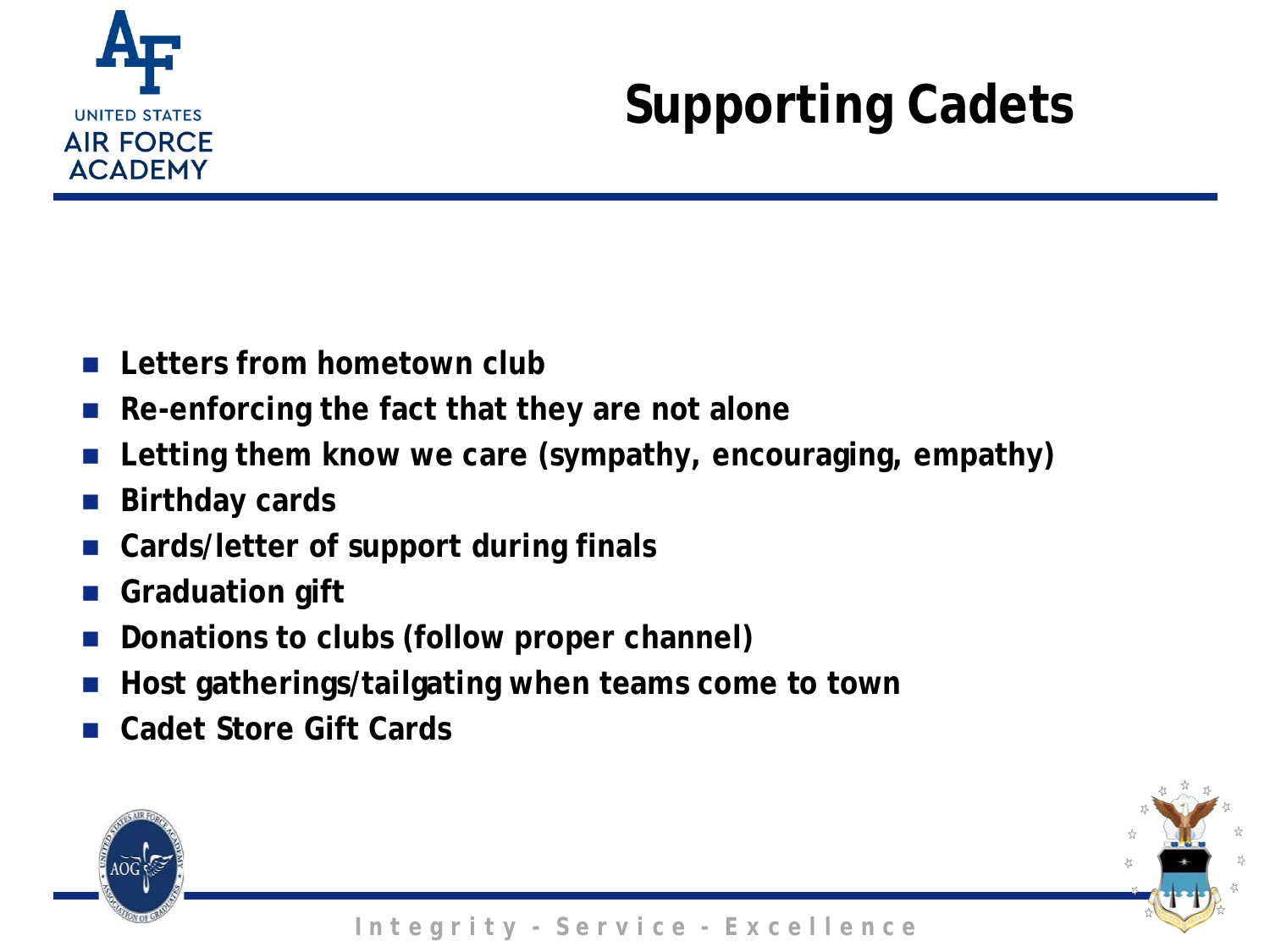

- **Hail & Farewell - June**
- **Social Pot Luck Social – Aug**
- **Care package gathering – Oct**
- **Gathering Social/Military Ball Dec** 
	- **Family Fun Days**
	- **Food truck gatherings**
	- **Zoom cocktail/mocktail parties – year round**
	- **Parent Weekend club dinner (Thursday night)**





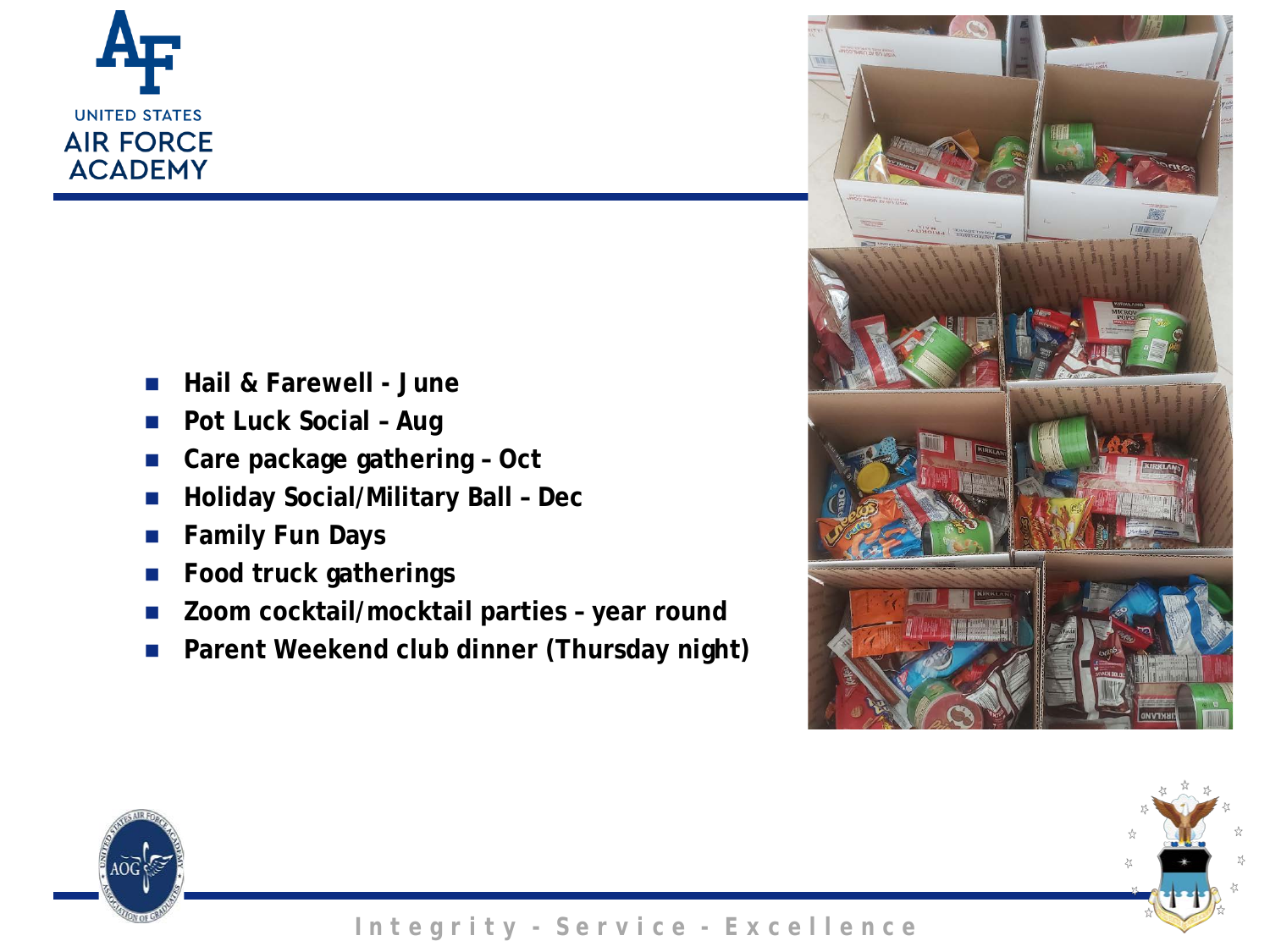

#### **Perks & Incentives- the "Club Added Value"**

*You are joining ' The Long Blue Parent Line'*

- **Community**
	- **Friendships that last a lifetime**
	- **Alumni Parent Network**
	- **New parents will start learning the military life**
- **Information**
	- **Share information as it comes in from USAFA**
	- **Monthly update of club activities/events**
- Support of Cadets through Parents
	- **Yard signs**
	- **Shipping of care package**



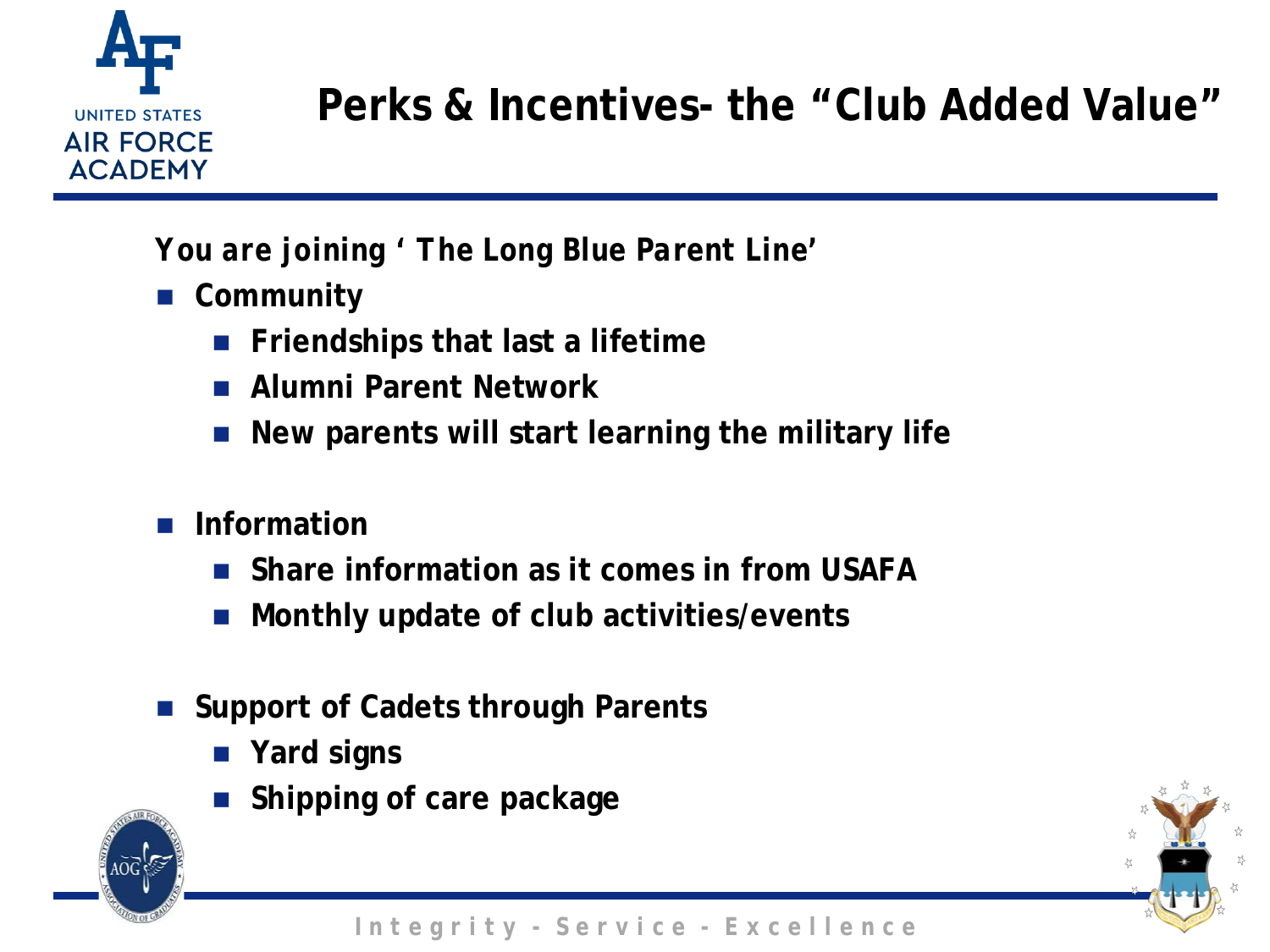

## **Special Support Calls for Classes**

- **Tips and tricks for C3C to C2C year** 
	- **Cars**
		- **Buying**
		- **Registration**
		- **Insurance**
	- **Commitment**
	- **Class Rings**
- **C1C Graduation year call** 
	- **Tips and tricks**





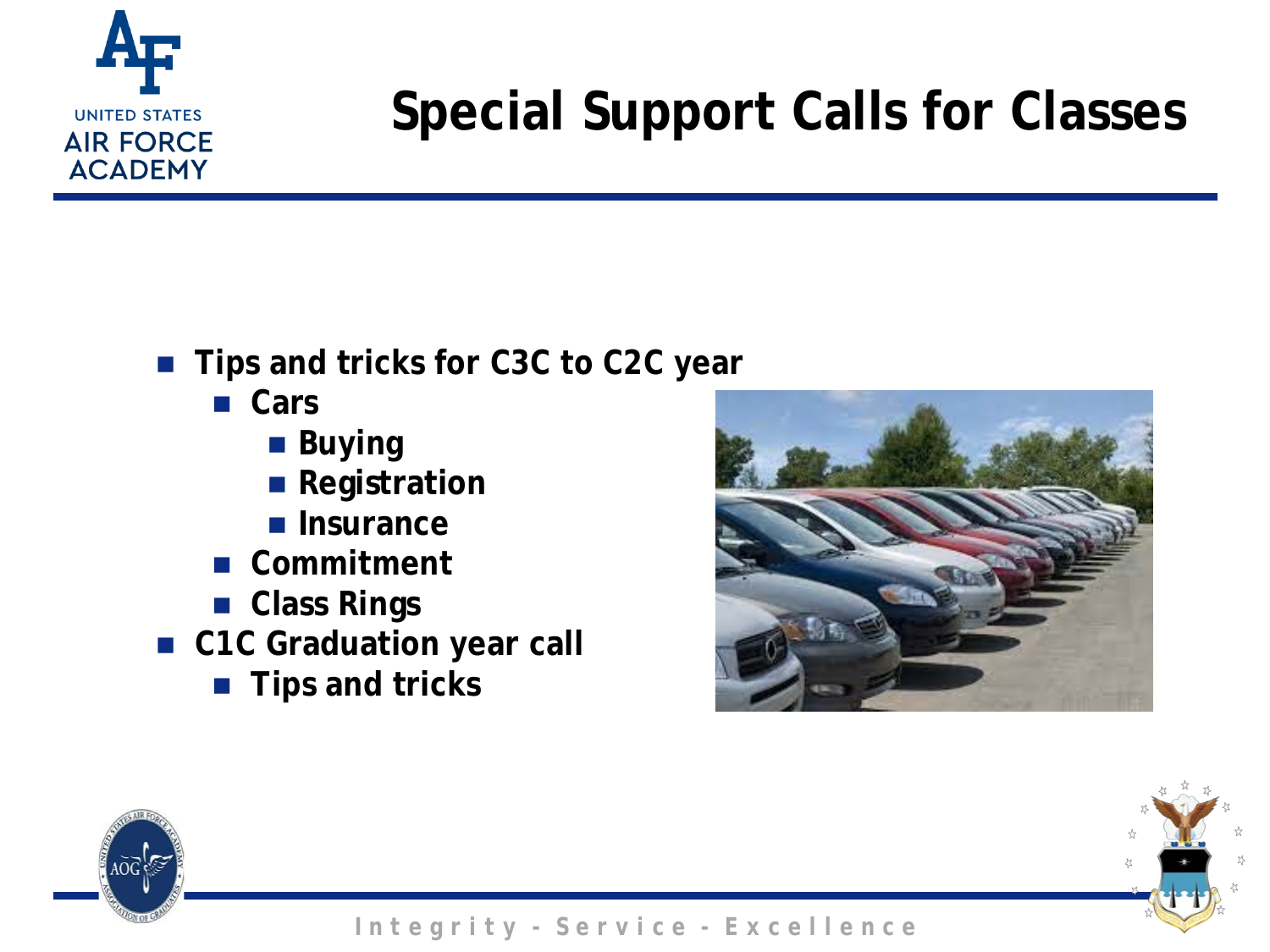



## **Graduation Gifts/Ideas**

- **Flags/Certificates**
- **Uncirculated silver coins**
- **Yearbook Ad**
- **Congratulations Yard Signs**
- **Yeti product**
- **Plaque**
- **D** Other ideas?



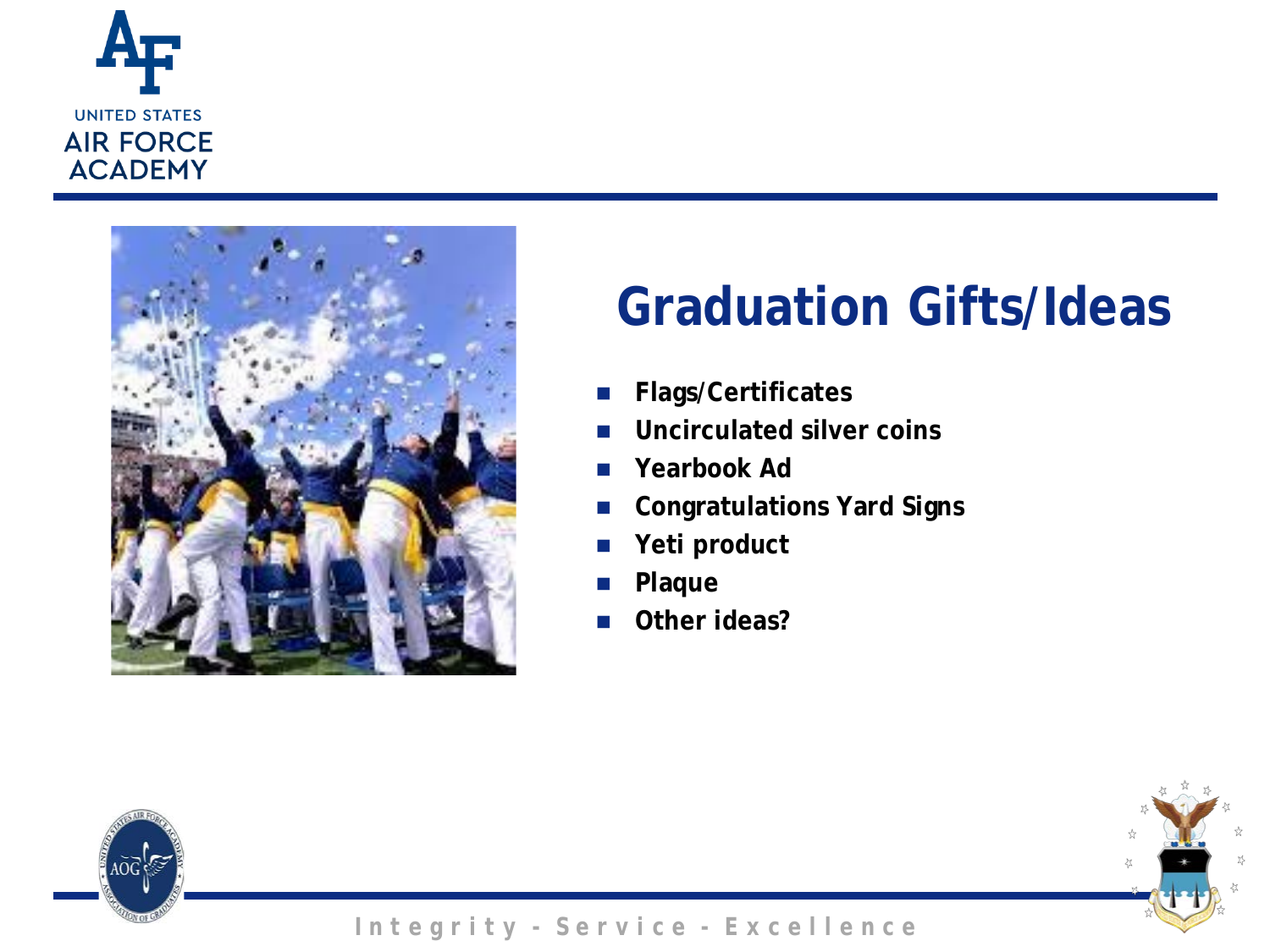

## **Support Parents through the** *Rough Times*

- Acknowledge USAFA can be **difficult**
- **Normalize** 
	- **If can be embarrassing and hard for parents to step forward and admit that their cadet is struggling or in trouble**
- **Ensure confidentiality**



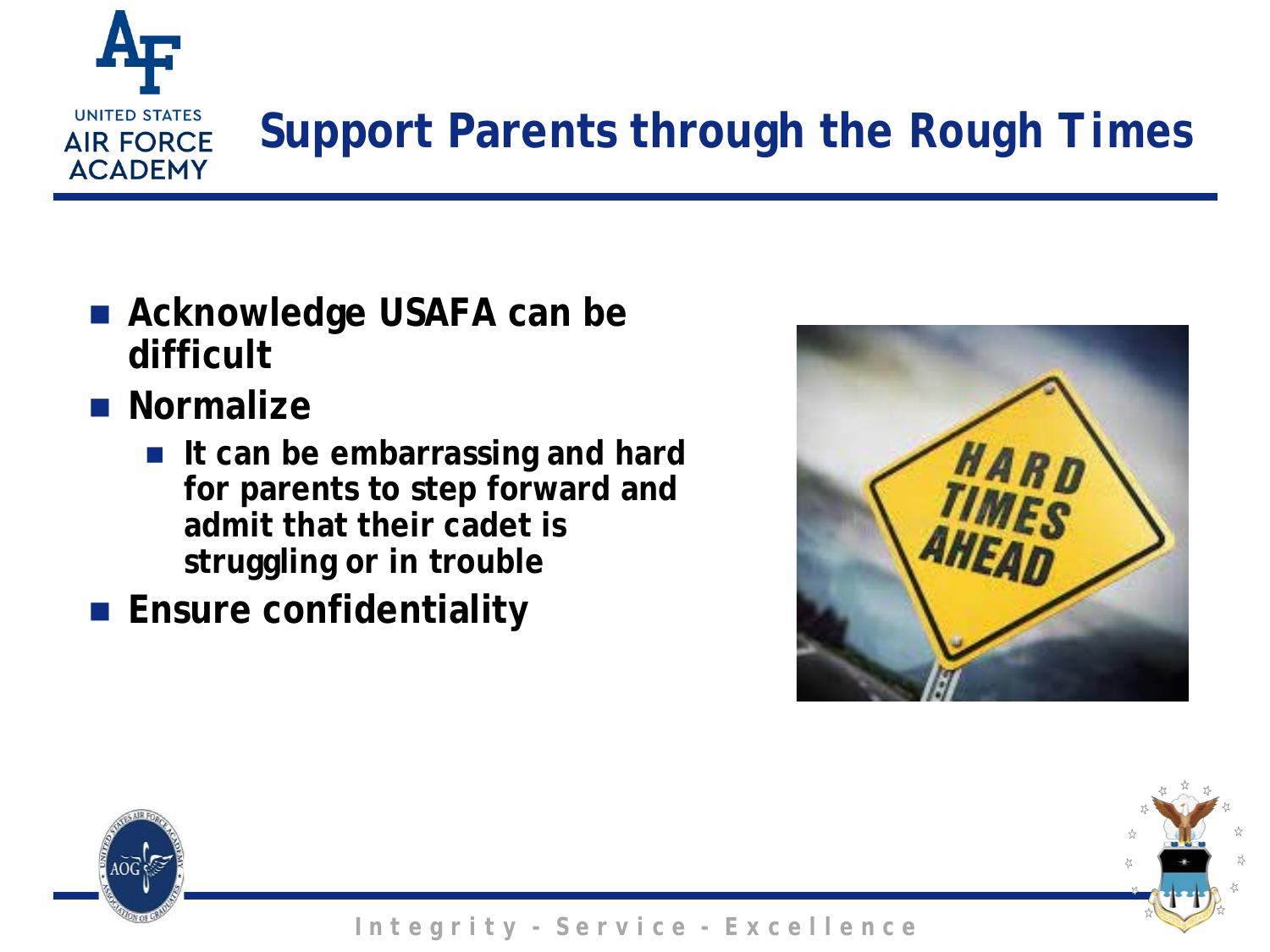

#### **Be Ready to be a Listening Ear in Tough Times**

- Be there for when cadets are in trouble and struggling and parents don't **know what to do**
	- **Medical issues**
	- **Honor charges**
	- **Commitment jitters**
	- **Other legal issues - DUI**
	- **Academic Probation**
	- **Alienating themselves from their family**
	- **Mental Health/Addiction**
	- **Medical or physical disqualifications**





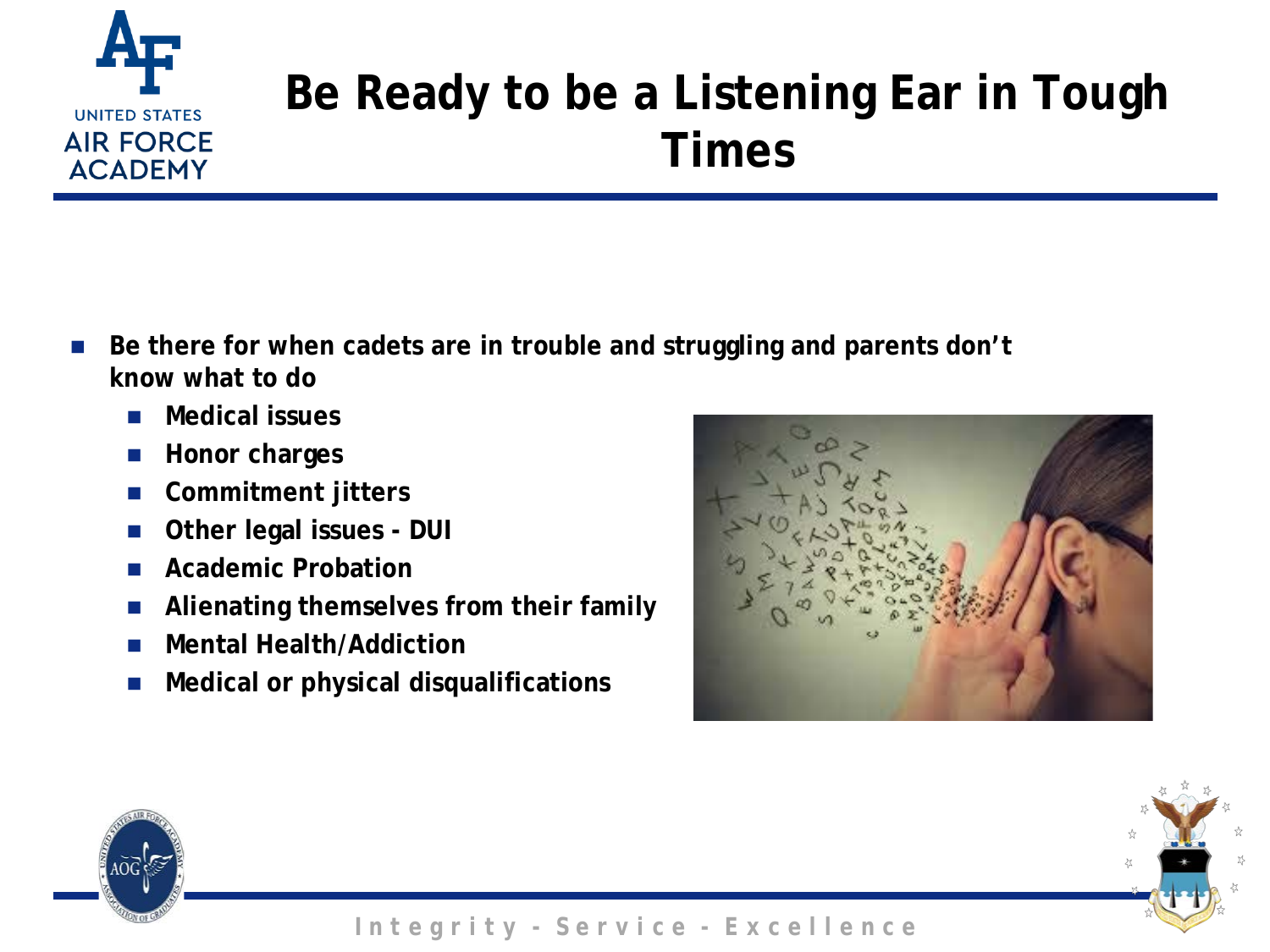### **UNITED STATES AIR FORCE ACADEMY**

#### **Encourage a Climate of Support for All Cadets and Parents**

- **Don't foster competitiveness/bragging**
	- Kids that don't want to fly **(there is no one right career at USAFA)**
	- Rated vs. Non-rated career **selection**
	- **Class rank and "lists" – Deans, Sup etc. – praise sensitively**





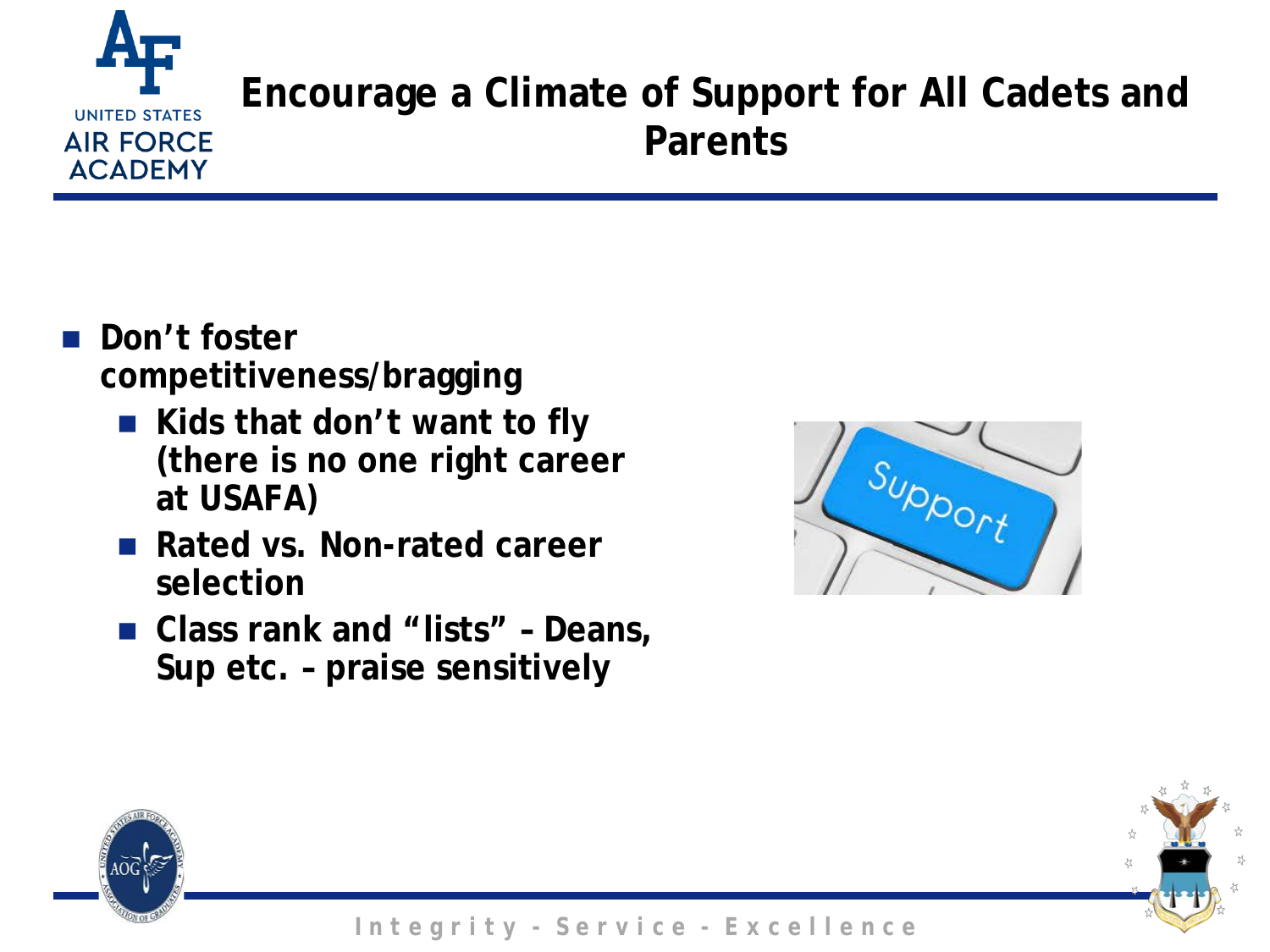

- **What are your best practices?**
- **What works ideas? What works for your club?**
	- **What ideas do you have?**